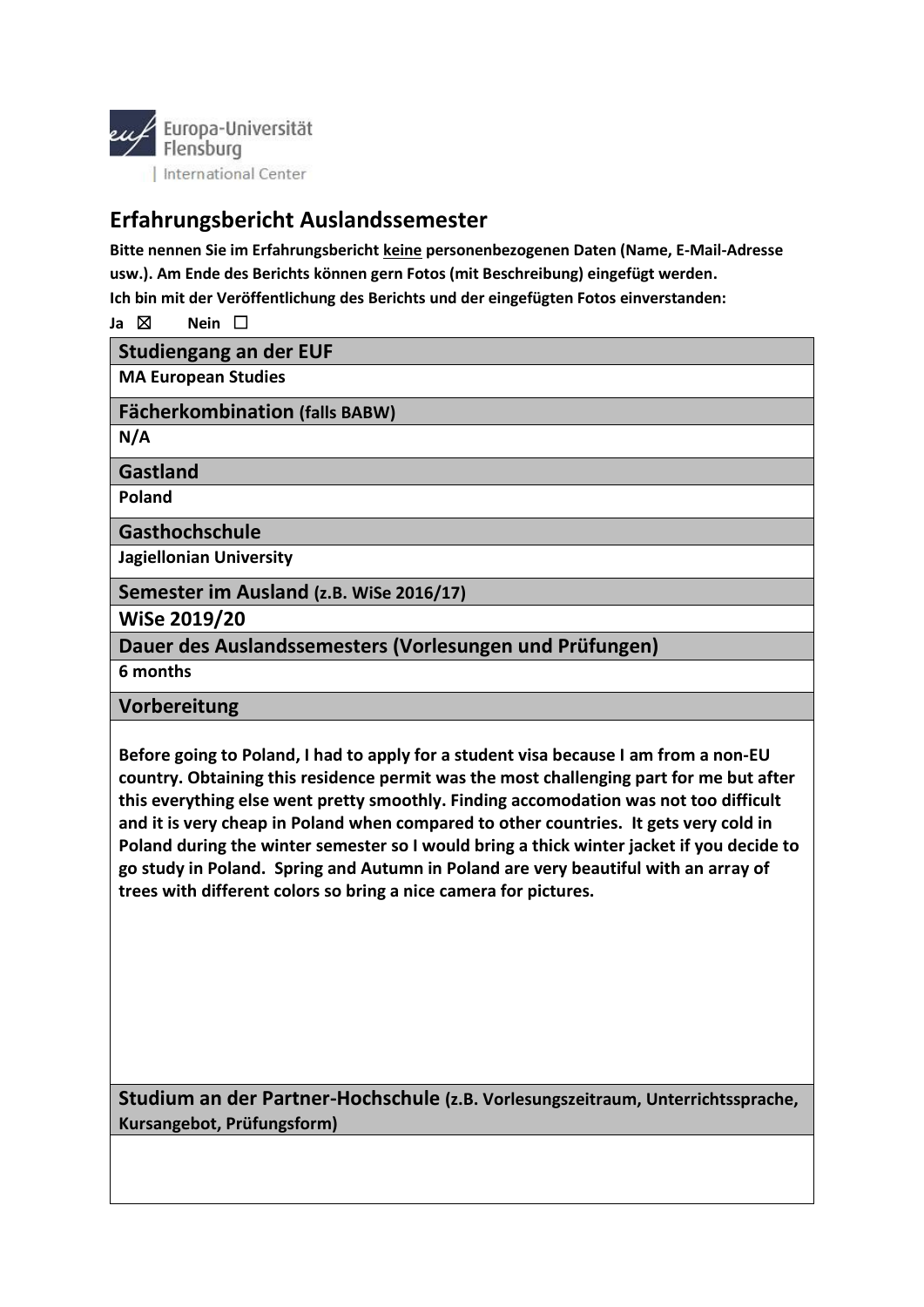**The duration of most of my lectures were an hour and a half. All my classes were taught in English. Jagiellonian University is very international and offers courses in both English and Polish. The form of examinations includes essays and exams like in Germany. I also had a couple presenations during the semester. Overall, the study structure is very similar to that in Germany.** 

**Das Leben im Gastland (z.B. Wohnen, Einkaufen, Freizeit, Kosten)**

**Life in Krakow is so relaxed and enjoyable. I wish I could have stayed an additional semester but I had to come back to write my master thesis. Otherwise I would have stayed for longer. Living in Poland is really cheap and it is easy to travel to other places. I was able to visit Auschwitz and the Schindler's Factory quite easily. Public transportation helps you get around the city: trams, buses, trains, etc. In Krakow you have two shopping centers close to the city center that quite modern and really popular. Despite my initial fears that Poland was a closed society, I found the opposite to be true during my time in Poland. Polish People are really nice and open to newcomers. I had no issues with discrimination or hatred during my Erasmus in Poland. I would say that Polish culture is very similar to that of the West so I never felt too far away from home.** 

## **Praktische Tipps/Fazit**

**Some practical tips I have are the following. Do not wait until the last minute to work on your final essays. In Poland you do not have as much time after the end of lectures to work on essays like you do in Flensburg. I would really avoid procrastinating. I would also encourage Erasmus students to visit musuems especially if they go to Krakow. Krakow offers a multitude of musuems and a lot of them are interactive and modern.**